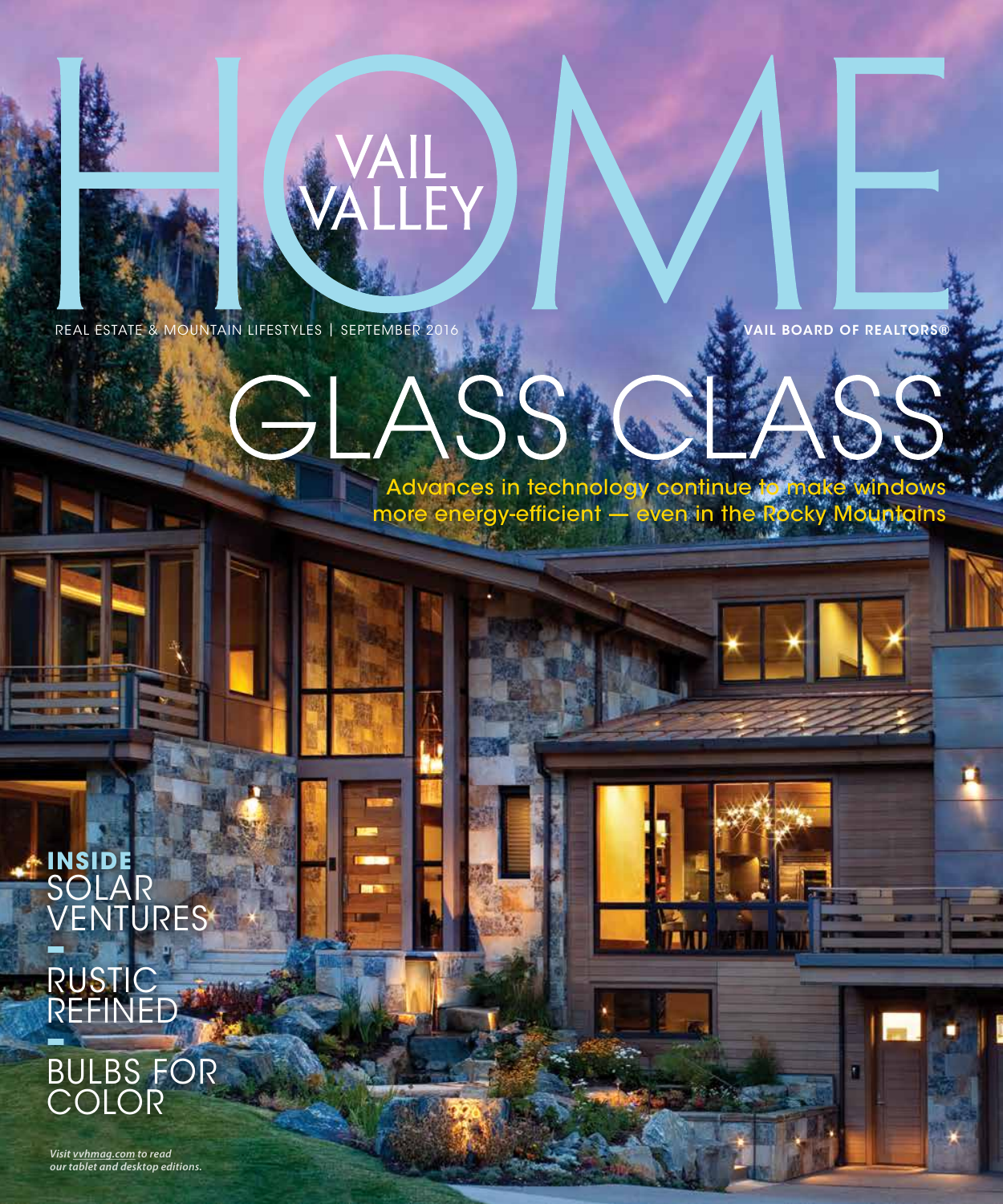# BOOSTING YOUR SOLAR ELECTRIC

High Country homeowners have more reasons than ever to build their own solar arrays

BY STEPHEN LLOYD WOOD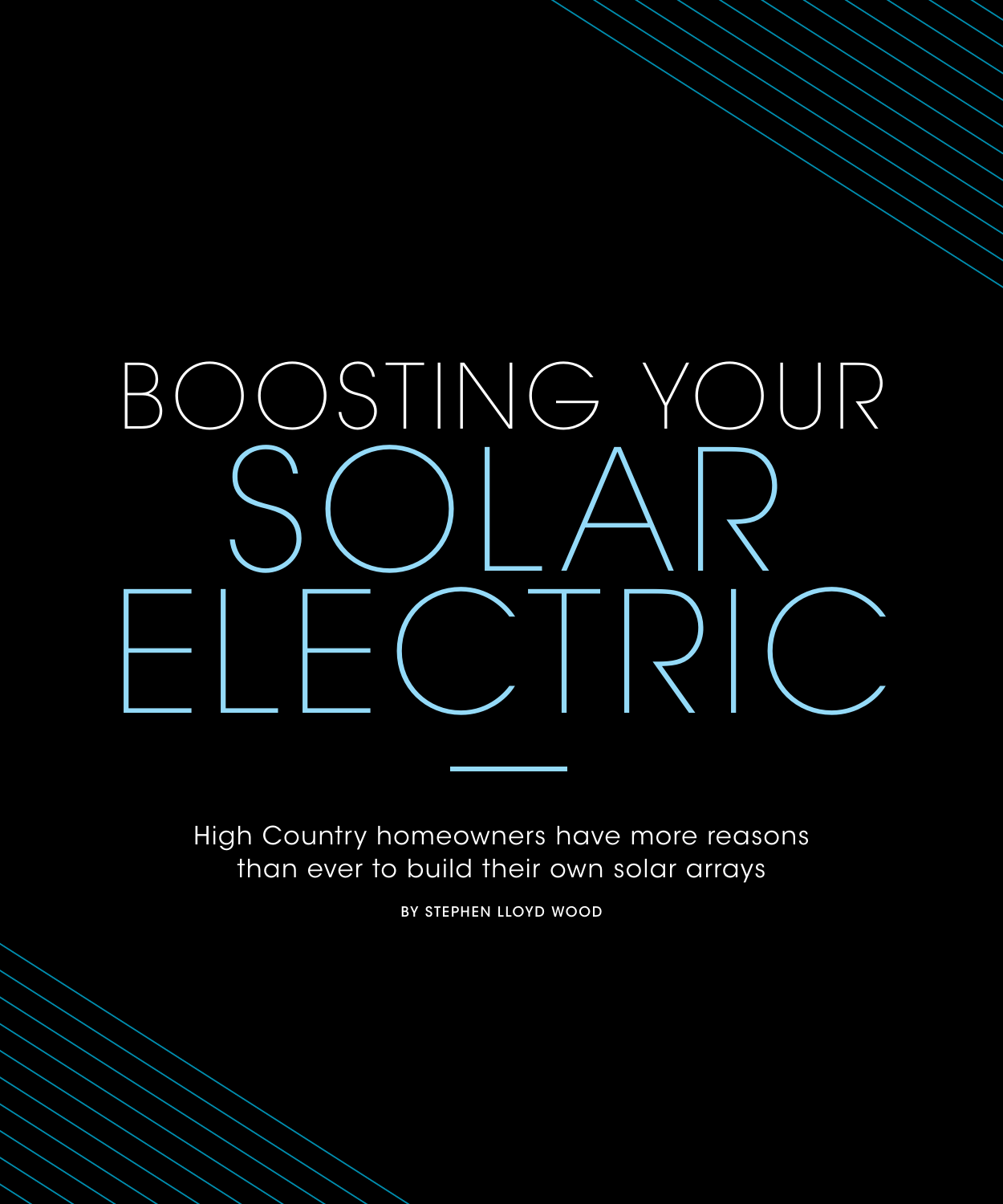Arrays of solar photovoltaic, or PV, panels are becoming more affordable than ever, providing homeowners in the Vail Valley a multitude of reasons to install them on or near their home. PHOTO COURTESY ACTIVE ENERGIES, INC.

é3

a

D<sup>e</sup>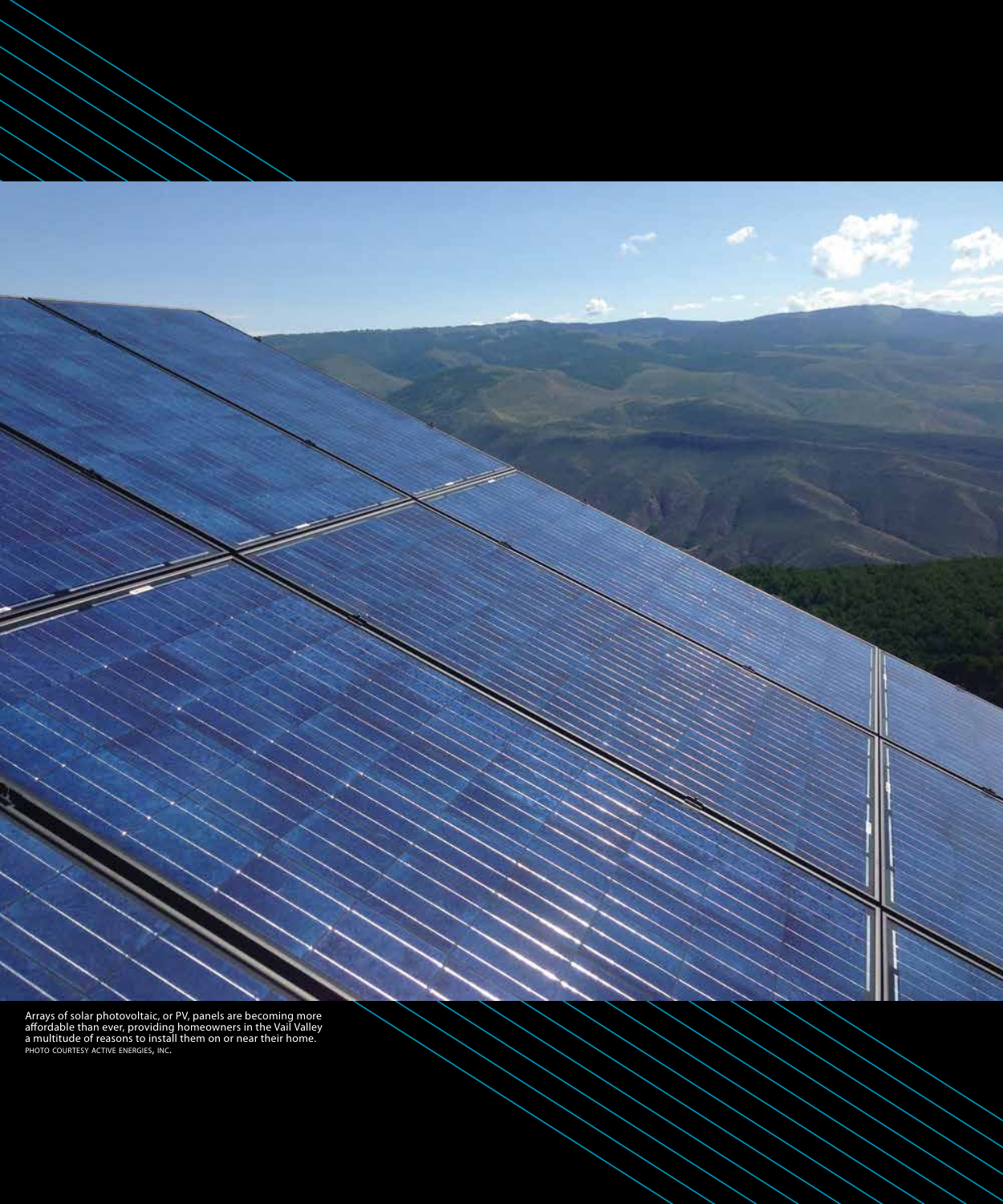

ust a decade ago, spotting sc<br>
panels on the roof, or in the<br>
at a home here in the Vail V<sub>i</sub><br>
especially a high-end, luxur<br>
residence, was a rare occurre<br>
As energy prices were<br>
skyrocketing amid a volatile national<br>
maxi ust a decade ago, spotting solar panels on the roof, or in the backyard, at a home here in the Vail Valley, especially a high-end, luxury residence, was a rare occurrence. As energy prices were economy, homeowners were unsure whether to invest in their own solar installations, most of them choosing to stick with traditional means for electricity, instead. All that has changed.

Now, in a rising economy, and for other reasons, prices for residential solar packages have dropped considerably, making fnancing such opportunities a reasonable proposition for many homeowners looking to jump onto the "green," energy-efficient bandwagon.

#### 'THIS IS PROVEN'

"Everything solar is more prevalent than it was 10 years ago. We're past early adopters. This isn't new technology and we're looking for people to test it out. This is proven," says Jason Weingast, vice-president of Active Energies, a pair of energy-consulting and solar-installation companies, based in Minturn. "Technology is making the equipment costs much cheaper. We haven't seen a major improvement in the solar panel itself. What has changed signifcantly is the technology to make the panels."

Celebrating their 10th anniversary in

business this year, Weingast and his partner, Active Energies President Megan Gilman, have ridden the solar wave well, designing and installing solar-centric systems — mainly photovoltaic, or PV, arrays — at more than 200 homes in the Vail Valley alone.

To local and national acclaim, Weingast and Gilman, with the help of a small but dedicated staff, are now using their various Leadership in Energy and Environmental Design, or LEED, certifcations to branch out internationally, as well, now consulting on projects in nine countries.

#### STUDIES CONCUR

Reasons most homeowners here in the High Country are "going solar" more and more, Weingast and Gilman say, range from simply saving money on their electricity bills to increasing their home's market value, to selling more quickly ... and more.

As reported by CostOfSolar.com, studies by the U.S. Department of Energy's Lawrence Berkley Laboratory, and others, concur:

• In many areas of the U.S., solar energy can potentially pay a 200-percent return on investment — far exceeding all other common home improvements, like remodeled bathrooms, and even other fnancial vehicles, such as a fve-year CD, a 30-year treasury bond or even the S&P 500 stock index.

• The average solar homeowner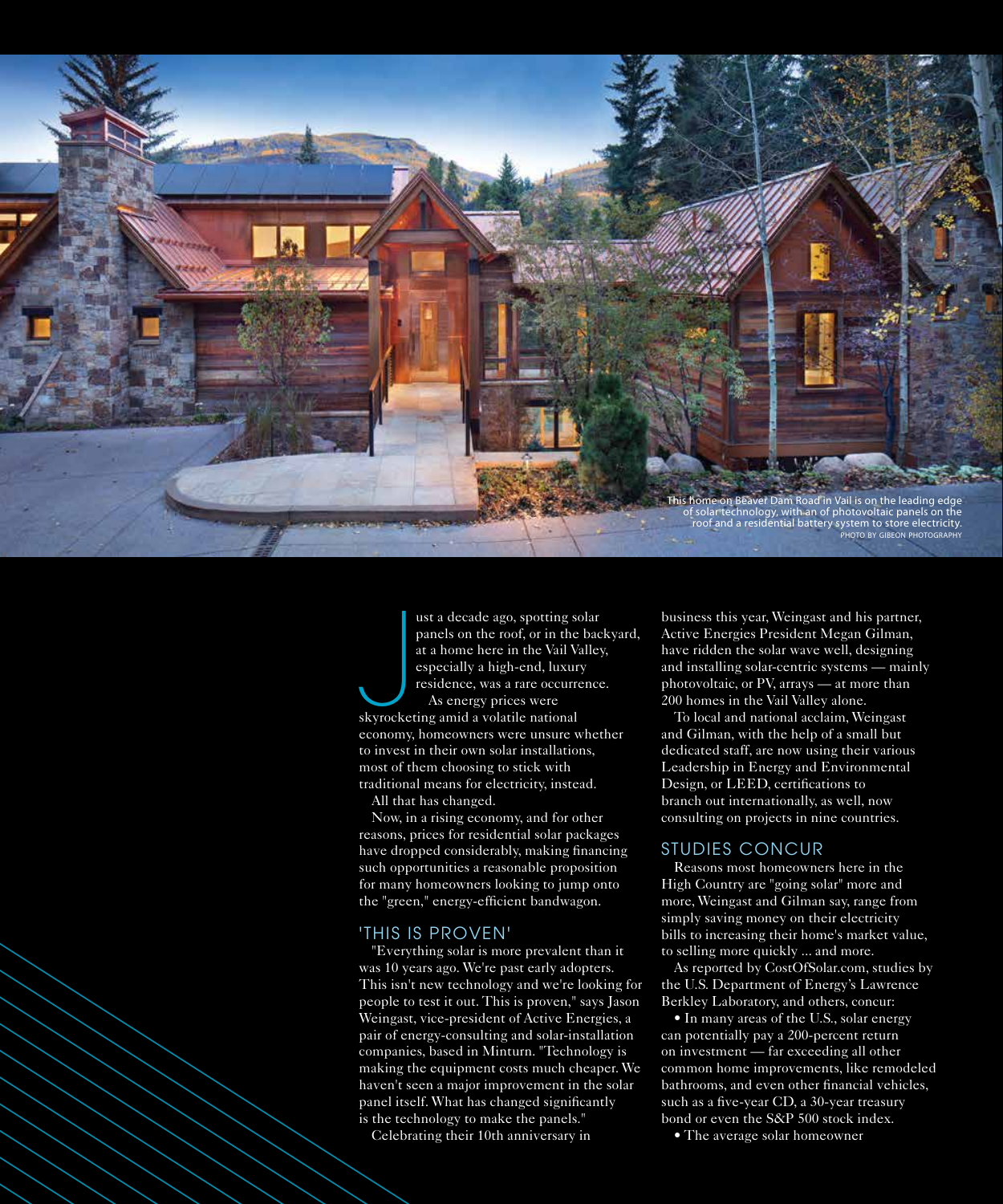Solar arrays — whether on the roof or in the backyard — can HOTOS COURTESY ACTIVE ENERGIES, INC. AND GUIDA CONSTRUCTION







nationwide will save about \$20,000 in electrical costs alone over 20 years, or about a thousand dollars a month long-term.

• The average increase in resale value is \$5,911 for each kilowatt (kW) of solar installed, or \$29,555 for a mediumsized home with a 5kW system.

• Homes with solar installations sell 20 percent faster than properties without them.

#### 'A SMART DECISION'

Then, of course, there are the philosophical, even moral, issues: climate change; using less energy, in general; and reducing our dependence on and pollution from burning fossil fuels.

"I wish I could say it's a moral thing for more people; fact is, just about everybody wants the money," Weingast laughs before outlining a list of tax breaks, one-time rebates from electric utility companies, such as Holy Cross Energy and Xcel Energy, and other incentives local homeowners can use to reduce the costs of solar installation through "net metering" — actually earning money back from the local utility company by producing electricity, instead, and literally turning electric meters back the other way.

"They don't think so much that it's 'green' and great," Weingast says. "Most people do it to save or even earn money. It's really a smart decision."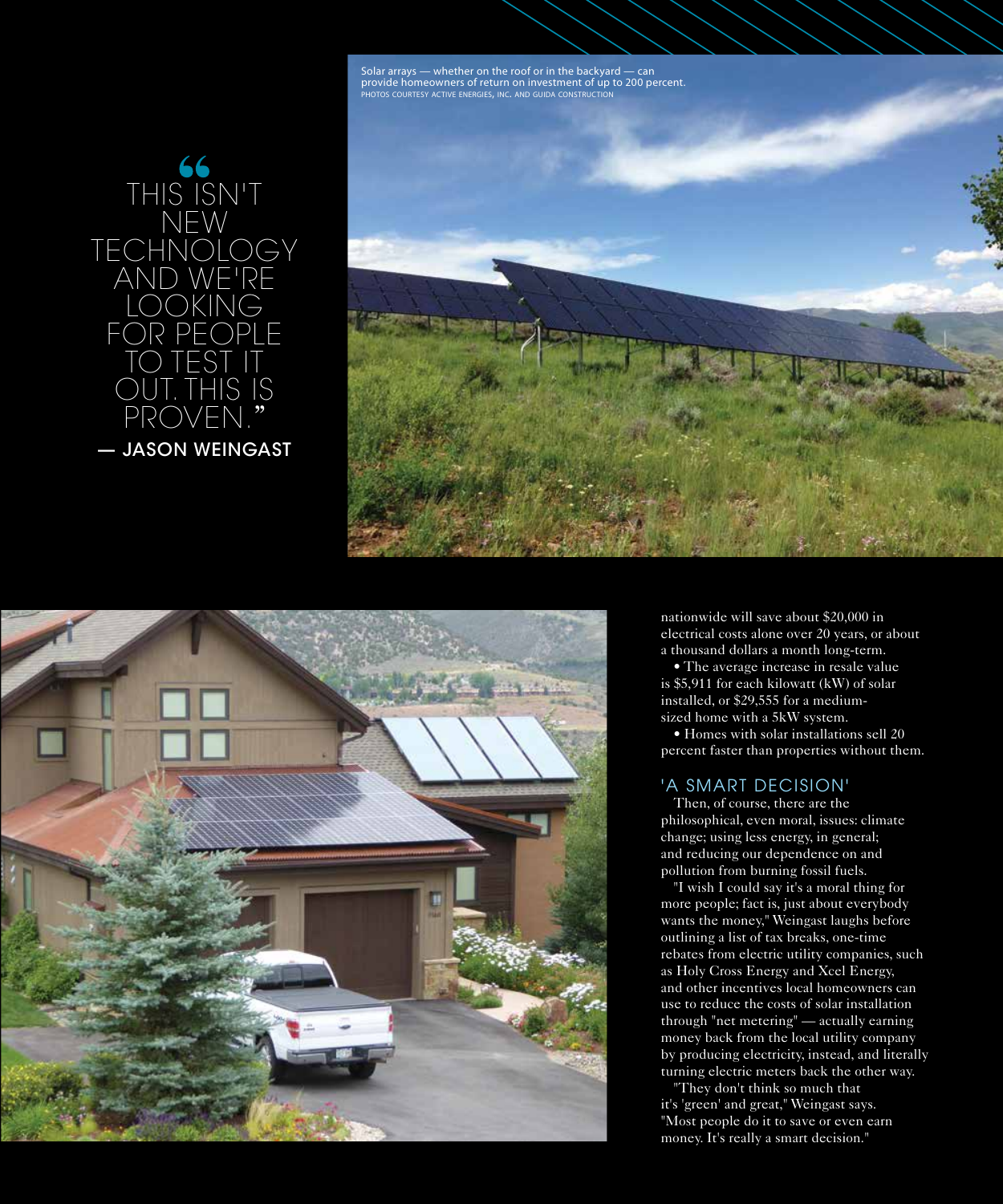

#### 'A NO-BRAINER'

Matt Bartok, an Active Energies client with a house in The Terrace neighborhood in Eagle, has all of those motivations. Using a one-time rebate from his local electric utility company, Holy Cross Energy, and a federal tax credit, he purchased and installed a 27-panel, 6.5kW array of photovoltaic solar panels on the roof of his garage for less than \$8,000 — a system that otherwise, without those fnancial incentives, would have cost him \$21,000, or more, he says.

"You start making, like on my system, a monthly loan payment of about \$50, with no money down, and start saving about \$80 a month on the electricity bill. It's a no-brainer. My electric bill last month was \$7. I just don't understand why more people don't do it," says Bartok, adding he's looking forward to when that loan is paid off and he's even more net-positive on electricity. "But, I'm really concerned about climate change, too. I wanted to do something to help make a difference. If I'm going to produce electricity off my roof, that means the utilities can burn a bit less coal.

"I think coal's bad news. If you can get Active Energies to come over and throw some panels on your roof, then why not?" Bartok adds. "The monetary part for me was just a bonus; but, it does makes me happy every time I turn on the air conditioner."

#### 'I'LL ALWAYS GO SOLAR'

Amanda Precourt, a homeowner in the Lake Creek Valley, south of Edwards, is another huge fan of residential solar installations, having designed her home with "full solar" capabilities, or solar PV panels for both electricity and hot water.

Very active in the "spec home" business, building and selling "one about every year," she says, Precourt recently completed a brand new, fve-bedroom, fve-bath, 4,684-squarefoot, "eco-friendly," mountain-contemporary residence with a 20-panel solar PV array on the roof, looking southeast from Lake Creek Road.

The home currently is on the market for